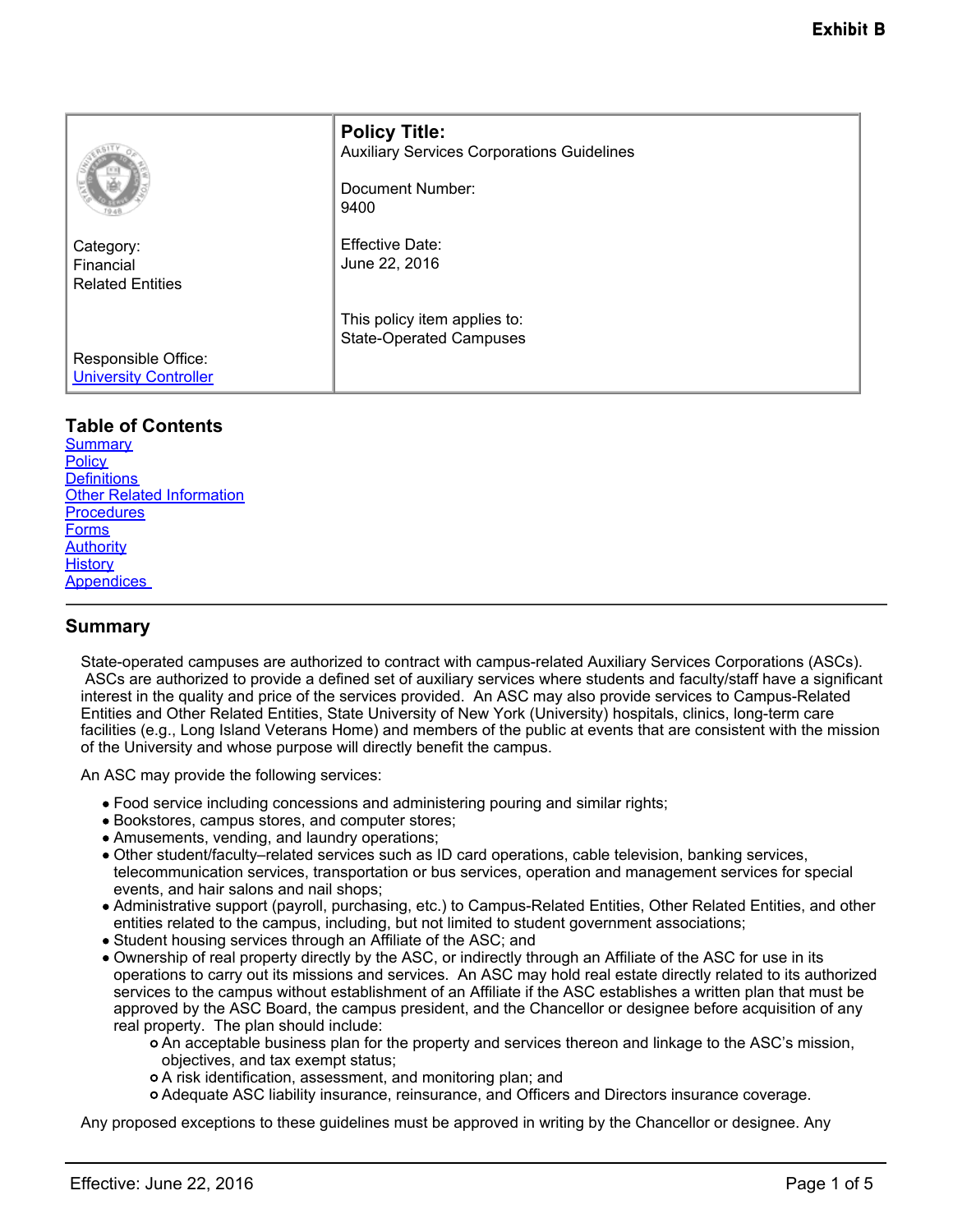proposed amendments to these guidelines must be approved by the Board of Trustees upon the recommendation of the Chancellor and Audit Committee.

# <span id="page-1-0"></span>**Policy**

I. Structure and Governance

The charter or certificate of incorporation of the ASC should make reference to the University campus it will benefit in terms of purposes, objectives and programs. Each campus should have only one ASC unless otherwise authorized by the Chancellor or designee. The ASC must be a non-profit corporation organized and existing under the laws of the State of New York and tax-exempt under the Internal Revenue Code (IRC). The campus will oversee the activities of the ASC through a contract with the campus and representation on the ASC's board of directors (ASC Board). Any exceptions to this structure require the campus president's approval in consultation with the Chancellor or designee.

The ASC Board is responsible for the governance and oversight of the ASC's affairs, personnel, and properties. The ASC Board is also responsible for issuing necessary policies, ensuring the ASC operates in accordance with its mission and all legal requirements, and monitoring the ASC's financial condition.

The ASC will be the main campus entity representing students and faculty in the management of services where these constituencies have the dominant interest. As such, the ASC Board should consist of faculty, students, and officers of the administration of the campus, and may further include alumni, local business leaders, and members of the local community. No members of the Campus Council, other than the student representative, may serve on the ASC Board. The student constituency, including any student serving in the capacity of a Campus Council representative, shall have not less than 1/3, but no more than 1/2 of the voting membership on the ASC Board. Any faculty members on the ASC Board must be appointed by the campus faculty governance organization. The campus president (including any acting or interim president approved by the Board of Trustees) or designee will be an *ex officio*, voting member of the ASC Board, but may not serve as the chair of the ASC Board or as the manager or president of the ASC. The campus president may appoint to the ASC Board no more than two voting members from the local business community who have management expertise in areas related to the services provided by the ASC.

An ASC may establish one or more Affiliates as permitted by law. Each Affiliate should be a non-profit corporation organized and existing under the laws of the State of New York and tax-exempt under the IRC, unless a different corporate structure is more appropriate as determined by the ASC Board. Prior to formation of an Affiliate, a plan outlining the structure, governance, purpose, and initial and planned funding/capitalization of each proposed Affiliate, must be approved in writing by the campus president and Chancellor or designee. The majority of the governance body of each Affiliate should also be members of the ASC Board; provided, however, that the governance body composition of any Affiliate formed for the purpose of providing student housing or owning real property shall not include any student representation. The remaining members of the governance body of the Affiliate shall be appointed as provided for in the Affiliate's organizational documents.

The certificate of incorporation and other organizing documents (e.g. bylaws or operating agreement) of an ASC and each of its Affiliates must provide that the net assets of the organization be distributed to the University, or other University-approved entity organized for similar purposes, on behalf of the campus or the ASC, respectively, in the event that the ASC or any of its Affiliates is dissolved. Dissolutions and dispositions of related net assets are subject to all applicable laws, regulations, and restrictions. Copies of all organizing documents, including all amendments thereto, must be on file with the Office of the University Controller.

II. Accountability, Compliance and Reporting

The ASC and each of its Affiliates must operate in accordance with sound business practices, and, at a minimum, must:

- Comply with the Auxiliary Services Corporations Administrative Requirements.
- Obtain the ASC Board's approval of the annual budget and the audited financial statements.
- Cause an appropriate official of the ASC to provide periodic fiscal reports to the ASC Board for its review.
- Develop, administer, and communicate written policies and procedures for all key business functions. These policies and procedures should, at a minimum, cover the following areas: (i) cash receipts and disbursements, (ii) investment management, (iii) procurement (including travel expenses and credit cards), (iv) payroll, (v) inventory, (vi) administrative services, (vii) conflicts of interest, and (viii) whistleblower. Such policies must require that disbursements are reasonable business expenses that support the campus, are adequately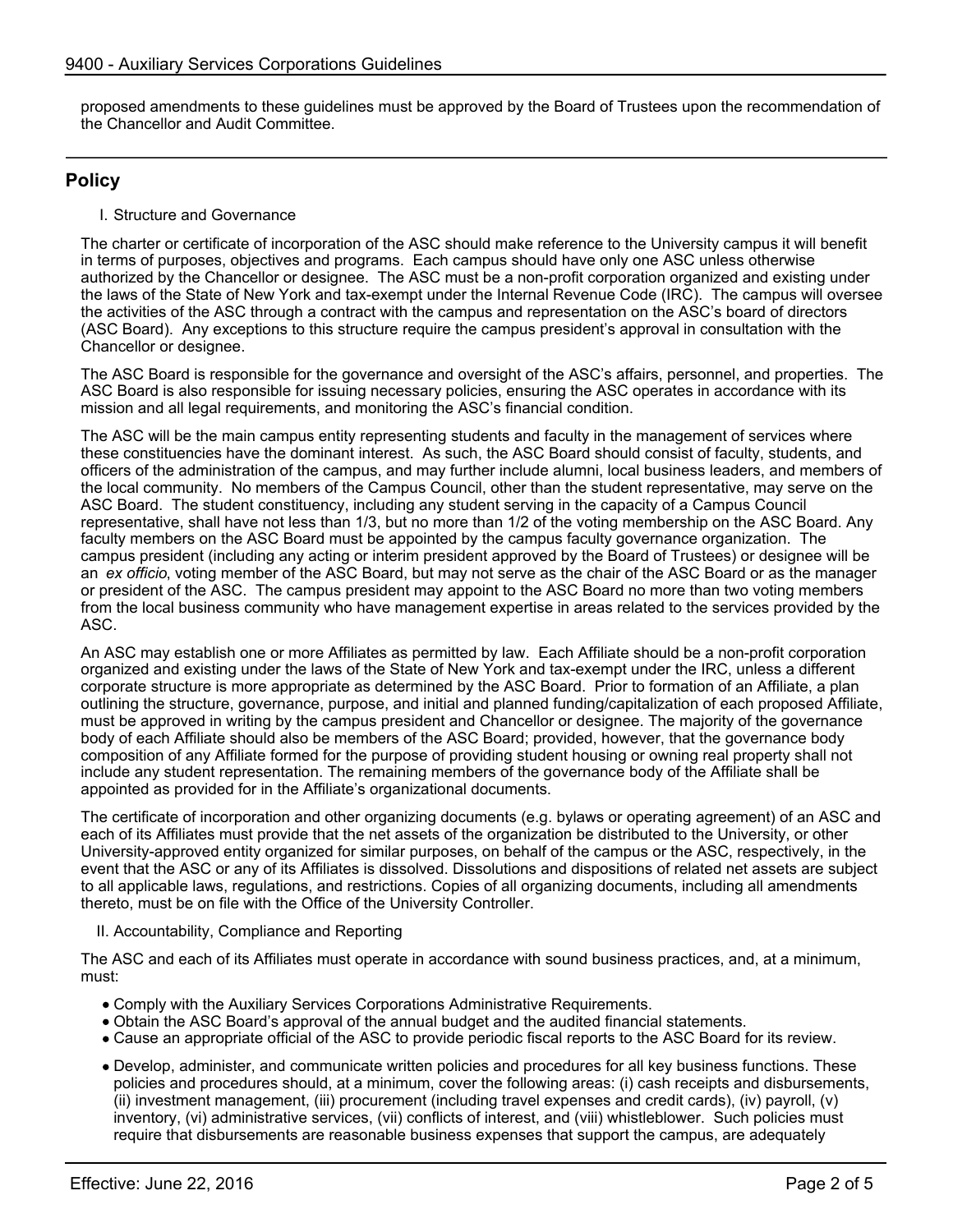documented, and do not conflict with the law. If an ASC or any of its Affiliates engages a third-party (e.g. the campus foundation) to provide administrative support services, each must ensure that this third-party has in place, to the extent applicable, the written policies and procedures enumerated above.

- Comply with all applicable laws, including the Non-profit Revitalization Act of 2013, each as amended from time to time.
- Establish and maintain a system of internal controls designed to provide reasonable assurance of the achievement of objectives, reliability of financial reporting, safeguarding of assets, effectiveness and efficiency of operations, and compliance with laws and regulations.

Each ASC and its Affiliates must prepare annual financial statements (consolidated or separately issued) in conformity with U.S. generally accepted accounting principles and have an audit conducted by a licensed independent certified public accounting firm or sole practitioner (independent auditor) in accordance with generally accepted auditing standards. To enable the University to include pertinent information in its annual financial statements, the audit must be completed within 90 days after the close of the ASC's (or Affiliate's) fiscal year. Consistent with principles of good governance, the independent auditor should be appointed only after a competitive procurement process. The term of appointment must be for no more than a five-year term, after which each ASC and/or Affiliate (as applicable) must solicit these services through a new competitive procurement process.

The books and records, financial condition, operating results, and program activities of the ASC and its Affiliates are also subject to periodic audit by the Office of the University Auditor and, to the extent allowed by law, by outside regulatory bodies. All audit reports from whatever source, the certified (consolidated) financial statements and any management letter, together with the associated corrective action plan of the ASC and each of its Affiliates, must be promptly provided to the campus president and the Office of the University Controller. Management's corrective action plan should include the planned timeframe for addressing the independent auditor comments. Additionally, on an annual basis, each ASC must certify to the University that it and each of its Affiliates has complied with the terms of the contract between it and the campus, including the provisions of these guidelines.

The ASC and its Affiliates also must meet all regulatory filing requirements on a timely basis (e.g. federal and state taxing authorities).

III. Linkage to Campus

A formal contract, in substantial accord with the model contract developed by the University (Appendix A), must be executed between the campus and the ASC. The contract should authorize the ASC to operate on campus, and should enumerate its activities and those of each Affiliate it establishes. Each authorized activity to the ASC should be identified in the contract (Exhibit C), with written amendments required for new activities. The contract must be approved by the Chancellor or designee (and external State agencies when required), can extend for a period of not more than 10 years,<sup>[1]</sup> and must be terminable by the University in whole or part with 180 days written notice given by the University.

Any reimbursement to the campus for the use of space, utilities, and other services that the campus provides to the ASC should be consistent with the approved annual budget and terms and conditions of the contract with the campus (Exhibit D).

The ASC's use, if any, of the campus name and marks for appropriate purposes, must be authorized pursuant to the contract between the ASC and the campus.

IV. Amendments

These guidelines may be amended from time to time by the Board of Trustees upon public notice and the recommendation of the Chancellor and Audit Committee of the Board of Trustees. All guideline amendments shall become effective upon a duly adopted amendment to the contract between the University and the ASC.

[1] Contract terms exceeding five years are subject to pre-approval by External State agencies and may not be approved without a satisfactory business justification.

## **Definitions**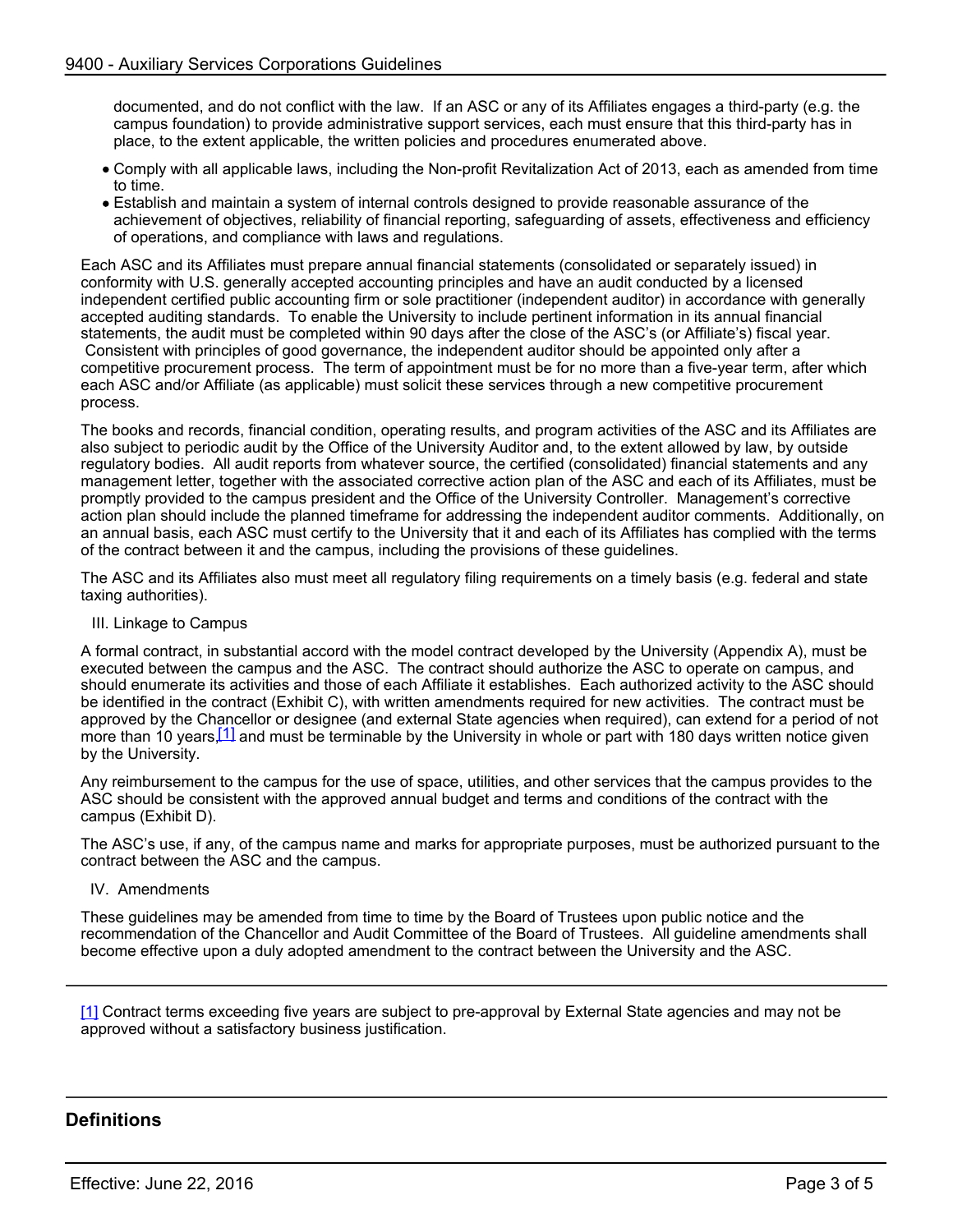**Affiliate** means an entity formed by the ASC to assist it in meeting the specific needs of, or providing a direct benefit to the campus, the University as a whole, or the associated ASC. The objective and purpose of the Affiliate must be consistent with the overall mission of the University.

**Campus Council** means a council for a State-operated campus as provided by NYS Education Law §356, to perform functions, prescribed by statute and the Board of Trustees, at its respective campus.

**Campus-Related Entity** means any of the Alumni Associations, Auxiliary Services Corporations, and Campus-Related Foundations of the University on behalf of a State-operated campus. The objective and purpose of a Campus-Related Entity must be consistent with the overall mission of the University.

**Other Related Entity** means an entity other than a Campus-Related Entity that is formed to meet the specific needs of, or provide a direct benefit to, a campus or the University as a whole and is approved by the Chancellor or designee in accordance with established University guidelines. The governance structure of an Other Related Entity must include the right of the University or the University on behalf of a campus to appoint, elect or otherwise participate in the selection of the board or other governing body of such entity, either as a sole member, or as one of the members, or otherwise designated with such right. The objective and purpose of an Other Related Entity must be consistent with the overall mission of the University. Student government associations and clinical practice management plans are not within the definition of Other Related Entity.

## <span id="page-3-0"></span>**Other Related Information**

[New York Non-profit Revitalization Act of 2013](http://open.nysenate.gov/legislation/bill/A8072-2013) amending the Not-For-Profit Corporation Law

## <span id="page-3-1"></span>**Procedures**

There are no procedures relevant to this policy.

#### **Related Policies**

[SUNY Policy Doc. No. 9600 Foundations Guidelines](http://www.suny.edu/sunypp/documents.cfm?doc_id=140) [SUNY Policy Doc. No. 9300 Alumni Associations Guidelines](http://www.suny.edu/sunypp/documents.cfm?doc_id=127) [SUNY Policy Doc. No. 9500 Other Related Entities Guidelines](http://www.suny.edu/sunypp/documents.cfm?doc_id=842)

### <span id="page-3-2"></span>**Forms**

There are no forms relevant to this policy.

## <span id="page-3-3"></span>**Authority**

[Internal Revenue Code §501\(c\)\(3\)](http://www.irs.gov/Charities-&-Non-Profits/Charitable-Organizations/Exemption-Requirements-Section-501(c)(3)-Organizations) (Exemption from tax on corporations).

## <span id="page-3-4"></span>**History**

On December 17, 1975, the guidelines were established, BOT Resolution 75-330.

On May 27, 1992, the guidelines were amended, BOT Resolution 92-104.

On April 29, 2003, the guidelines were amended, BOT Resolution 03-39.

On March 22, 2011 the guidelines were amended, BOT Resolution 2011-018.